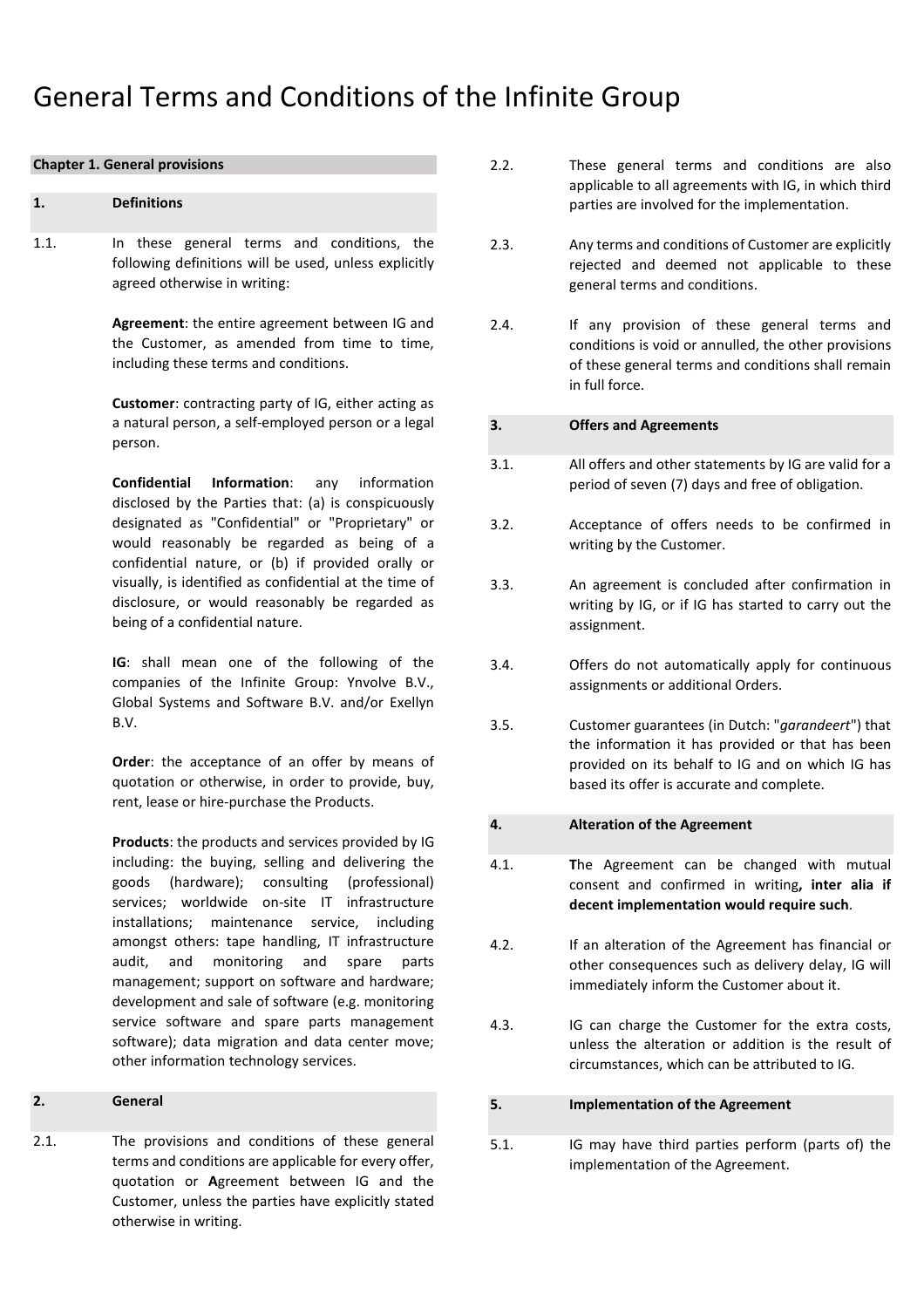- 5.2. The Customer delivers the data which IG states are necessary or which Customer reasonably should know are necessary to implement and execute the Agreement in due time and before commencement of the work.
- 5.3. If the information mentioned in clause 5.2 is not provided to IG in due time, IG retains the right to postpone the implementation of the work and/or charge the extra costs resulting from the delay to the Customer.
- 5.4. The Customer ensures that IG, employees of IG, or third parties hired by IG, have the required (reasonable) resources available free of charge, if the implementation takes place a location pointed out by the Customer.
- 5.5. If the implementation commences earlier than agreed in the Agreement, the additional costs which derive from it will be charged to the Customer. IG will present a specification of these costs to the Customer.

# **6. Prices and taxes**

- 6.1. All prices defined in IG's offer are based upon the price defining factors at the time of the offer. The price defining factors could relate to installation, transportation, handling, packaging, delivery, storage, maintenance, taxes, levies and other costs.
- 6.2. IG is allowed to calculate price increases to the Customer if IG can provide credible reasoning that the price defining factors (including price changes by third parties) have increased between the time of the offer and the Order.
- 6.3. All prices presented by IG are excluding VAT and other taxes, levies, duties, and costs. Amongst others, these costs could be related to installation, transportation, handling, packaging, delivery, storage, maintenance, administration or other business tasks executed to properly carry out the Agreement.
- 6.4. All costs for installation, transportation, maintenance and other costs related to the Products shall be borne by Customer.
- 6.5. IG shall be permitted to charge fees for the delivery and installation of the Products and for possible travel and accommodation costs.

# **7. Payment and costs**

- 7.1. Payment shall be received no later than 30 days, but in no event longer than the term and 15 days thereafter.
- 7.2. All amounts payable to IG hereunder shall be paid in Euro's (€) to a bank account designated by IG. All costs concerning payment are for the account of the Customer.
- 7.3. Customer shall not have the right to set off, withhold, compensate or make any deduction from any payment due hereunder for any reason.
- 7.4. IG retains the right to deduct the payments made by Customer firstly from the costs, subsequently from the indebted interest, and finally deduct the payments from the main sum and the current interest.
- 7.5. IG can reject a payment offer of the entire main sum, if the Customer did not pay the indebted and current interest as well as the costs. The Customer remains obliged to pay the full price including all costs and interests.
- 7.6. IG **has** the right to invoice the total amount in separate parts, or to invoice in another way, depending on the agreed upon payment term*.*
- 7.7. The Customer is legally in default (in Dutch: "*in verzuim*"), without the necessity of any written notice, if payment did not take place within the agreed term. The Customer has fully paid the invoice if IG's bank account has been credited with the specified amount.
- 7.8. In case of liquidation, bankruptcy, seizure or moratorium of the Customer, the claims of IG on the Customer are directly and completely receivable.

# **8. Delivery**

- 8.1. Delivery times and terms in offers and/or agreements of IG are indicative and are never a definitive time or term. IG is not in default, in case of exceeding a delivery time or not respecting a business term, unless the Customer has written a notice of default.
- 8.2. In case of late or exceeded delivery times and/or terms by IG, the Customer is not entitled to termination or compensation.
- 8.3. Contractual delivery times and terms only apply if the necessary data have been provided to IG and if payments, when required to be paid at the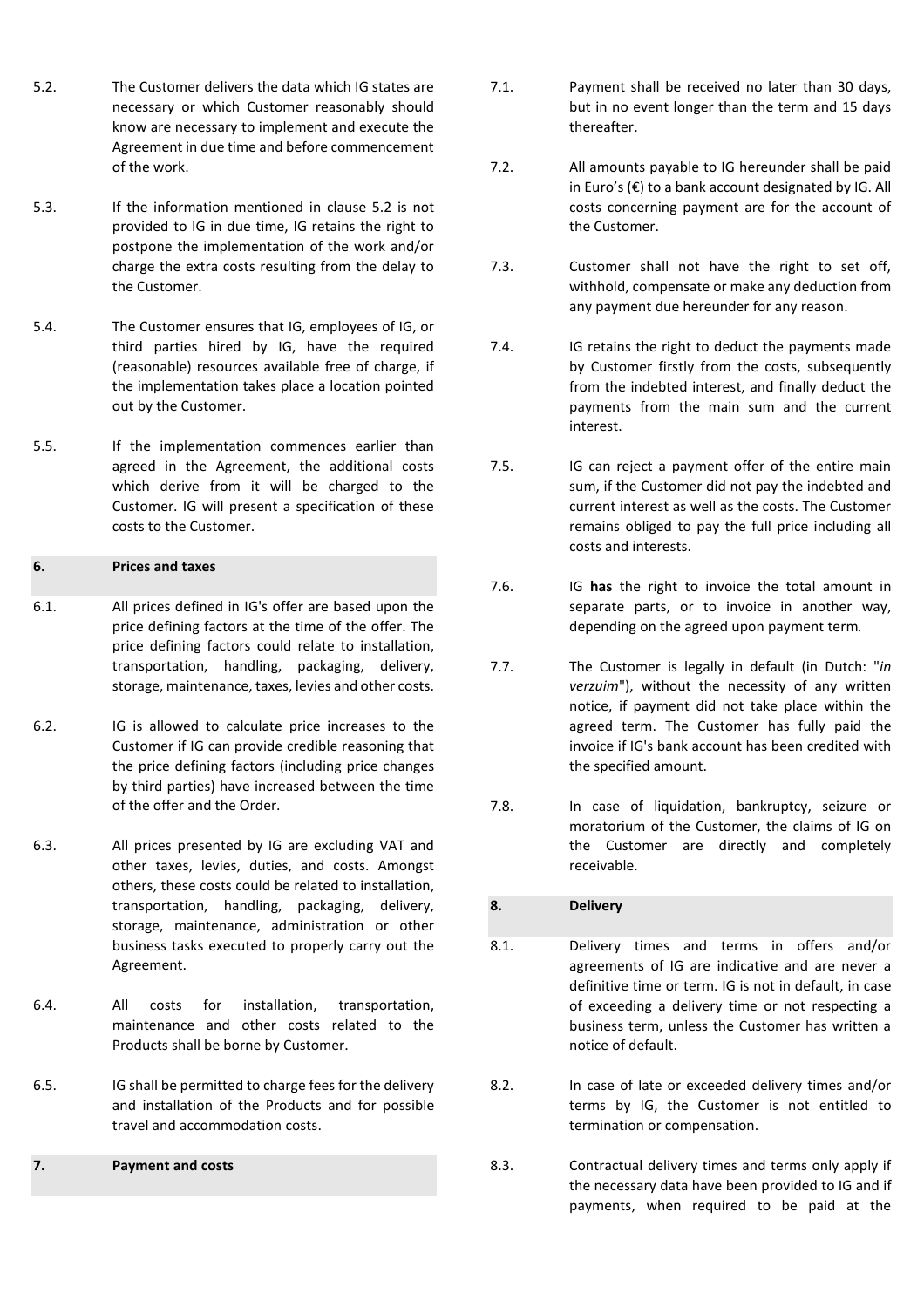beginning of the implementation, have been received.

## **9. Suspension and rescindment**

- 9.1. IG has the right to rescind ("*ontbinden*") or to suspend ("*opschorten*"), without notice and without judicial intervention, by written extrajudicial statement, in any of the following cases:
- 9.1.1. if Customer does not timely pay to IG any amounts due, regardless if IG has sent a legal default notice;
- 9.1.2. if Customer does not timely, not properly or not entirely fulfill any obligation under the Agreement;
- 9.1.3. if Customer dies, is placed under guardianship or otherwise loses the right to dispose of his assets;
- 9.1.4. if Customer files for (temporary) suspension of payments, files for bankruptcy, is declared bankrupt or if the WSNP is applicable;
- 9.1.5. if Customer decides to liquidate the entity or Customer, ceases the Customer entirely or partially or move the entity or Customer to a country other than where the Customer is established according to the Agreement;
- 9.1.6. if the insurance of the Products is terminated by insurers or if the insurance policy is disbarred or an existing insurance is not extended and no other insurance companies, in the opinion of IG, may provide sufficient coverage;
- 9.1.7. in case of loss(theft and embezzlement included) or complete destruction of the Products.
- 9.2. In these cases, Customer directly owes IG, without further notice being required, all outstanding receivables. Clause 16.1 applies.
- 9.3. In case of rescission of this Agreement, Customer immediately loses the right to use the Products.
- 9.4. The provisions of this clause shall not affect the right of IG to claim performance, rescission, or damages in any way.
- 9.5. If the Agreement is rescinded due to a serious failure of the Customer to fulfill its obligations, like incorrect or unprofessional use, untimely payment, transfer to third parties etc., the Customer is obliged to pay at least the contractual price, including possible costs, increased with a

compensation of 10% of the completed services and/or delivered goods.

# **10. Liability, Warranty and Indemnification**

- 10.1. Neither party limits its liability for: i) death or personal injury caused by its negligence, or that of its employees, agents or subcontractors (as applicable); ii) intent (in Dutch: *"opzet*") or willful recklessness (in Dutch: "*bewuste roekeloosheid*") by it or its employees; or iii) fraud or fraudulent misrepresentation by it or its employees.
- 10.2. IG's total aggregate liability for claims, losses or damages, whether arising from tort (including negligence), breach of contract or otherwise under or in connection with this Agreement shall in no event exceed the value of the Order related to the obligation in question or the amount paid by the insurer of IG in relation to the relevant event, whichever is higher.
- 10.3. For any right to damages to exist, the Customer must always report the damage or injury in writing to IG within fourteen (14) days of delivery.
- 10.4. IG is not liable for any indirect or consequential loss or damage; or any loss of profits, turnover, business opportunities or damage to goodwill, loss of use, loss or corruption of data, lost time, lost savings, lost data, lost confidential or other information, business interruption, personal injury, loss of privacy, failure to meet any duty, including of good faith or of reasonable care, negligence, lost fees, or expenses of any kind and for any other pecuniary or other loss whatsoever arising out of, or in any way related the Order, or any indirect, incidental, special, exemplary, punitive or consequential damages, whether under tort, contract or other theories of recovery, even if IG had been advised of the possibility of such damages.
- 10.5. IG is not liable for any damage regarding shipping, handling and delivery, if any third party or parties have been hired for said shipping, handling and delivery.
- 10.6. IG is not liable for any damages considering delay in delivery or impossibility to deliver due to any hindrance in customs procedures, customs clearance, any other administrative governmental procedures or by acts, events, omissions or accidents beyond its reasonable control, , provided that Customer is notified of such an event and its expected duration as soon as possible.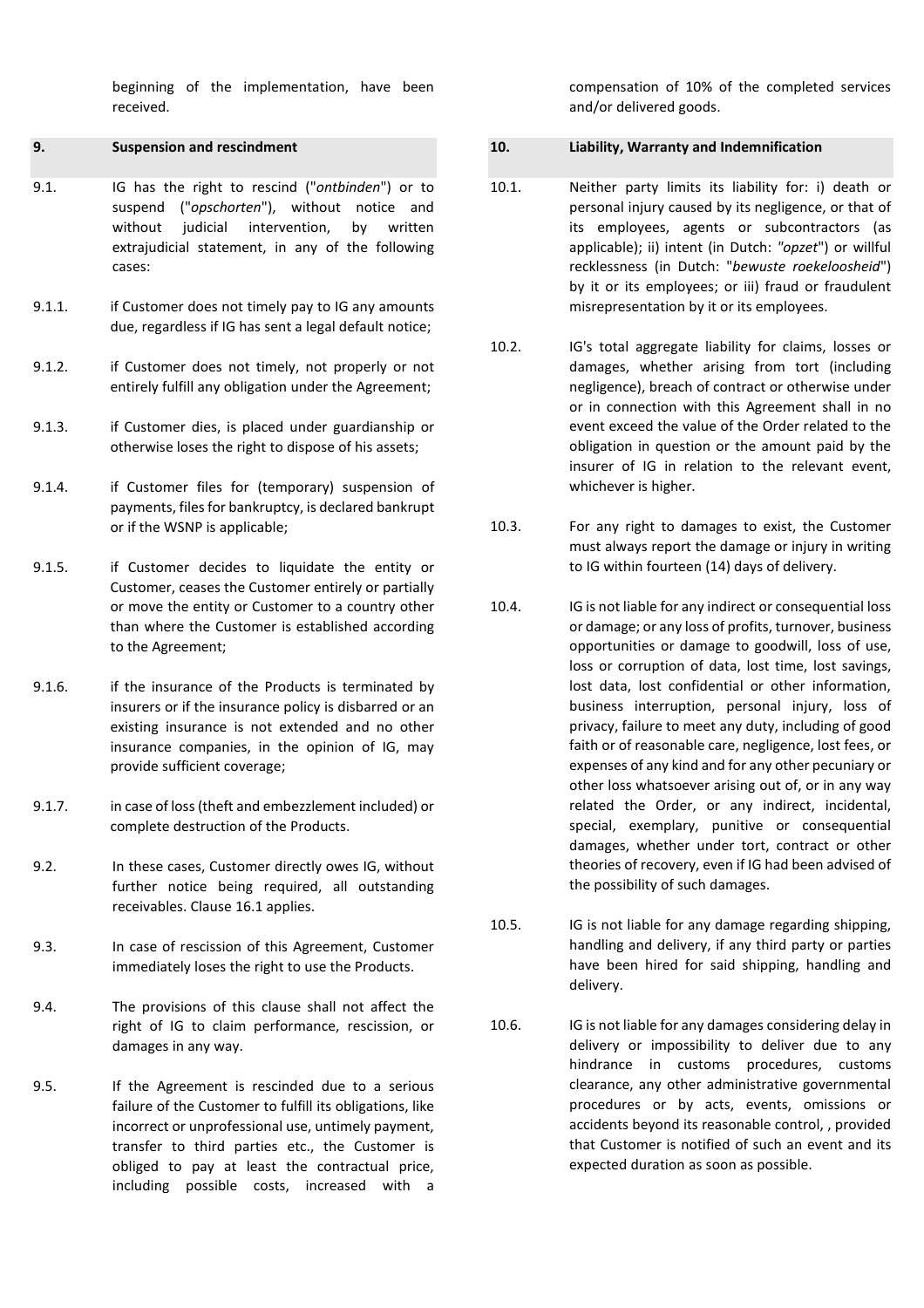- 10.7. IG is not liable for damages of any kind due to the fact that IG used incorrect or incomplete data provided by the Customer, unless IG could have known the incorrectness or incompleteness of the data.
- 10.8. IG is not liable for damage, which originated from software failure, (technical) trouble, interference or jams, or dysfunctional (electronic and/or data) connections or the quality of these connections, regardless of the fact if they were implemented by IG or third parties.
- 10.9. IG is not liable for damage, due to (criminal) intent, recklessness, (major) negligence of third parties hired by IG.
- 10.10. IG is not liable for any damage caused by any third parties that perform (certain parts of) the implementation of the Agreement.
- 10.11. The indemnities set out in clauses 10.13, 10.15, 18.4 and 24.5 shall be unlimited.
- 10.12. IG provides no warranty as such. The standard warranty on hardware and software as provided by the manufacturer shall be applicable on any Order. IG shall not provide any warranty on the Products since IG acts as an intermediary Customer between manufacturer and purchaser.
- 10.13. The Customer will indemnify and hold harmless IG, its affiliates, directors, officers and employees, from and against all claims, demands, causes of action, judgments, settlements, fines, damages, liabilities, costs and expenses (including reasonable fees of counsel and other professionals), arising from or out of Customer's operation, conduct, and responsibility for its use of the Products.
- 10.14. The use of the provided software or other digital material is done at the full risk and expense of the Customer.
- 10.15. The Customer shall indemnify IG against all third party claims because of product liability ensuing from a defect in a product or system, which has been delivered by the Customer to a third party and which partly consisted of equipment, software or other materials delivered by IG, except if and insofar as the Customer proves that the damage or injury was caused by that equipment, software or other materials.
- 10.16. The provisions in this clause also apply for the benefit of all legal and natural persons utilized by IG in executing the Agreement.

## **11. Transfer of risk**

11.1. The risk of damage or the risk of loss of objects or data, including programs and/or source code, transfers from IG to the Customer at the moment said objects and/or data are in control of the Customer or of a third party appointed by the Customer.

# **12. Force majeure**

- 12.1. No failure to fulfill the obligations in the contract can be attributed to IG if it is impossible for IG to perform due to circumstances which are beyond its control, and which cannot be attributed to IG according to the law, legal act or public legal perception.
- 12.2. According to these terms, force majeure comprises all anticipated and non-anticipated external causes (including acts of third parties) over which IG has no control and which result in the fact that IG cannot fulfill its obligations.
- 12.3. IG retains the right to claim force majeure if the circumstance, which prevents the fulfillment of the obligation, occurred after IG should have fulfilled its obligation.
- 12.4. Both parties suspend their contractual obligations during the period of force majeure, until performance is reasonably possible again. Both parties are immediately permitted, out of court, without the necessity of a notice of default and without the possibility to claim damages, to terminate the contract if the situation of force majeure exceeds a period of one month.

## **13. Samples, models and prototypes**

13.1. If IG has showed and/or provided the Customer with a program, program code, source code, a (sample) website, a sample, a model, a prototype or any other concept as an example, then it is just presumed to be showed and/or provided as an indication.

# **14. Inspection and defects**

- 14.1. Upon delivery Customer shall perform a visual inspection of the object delivered object(s) with due care. The Customer shall not sign-off for delivery when the objects are incomplete or evidently damaged.
- 14.2. The Customer shall inspect the delivered objects at the moment of delivery, or at least within two (2)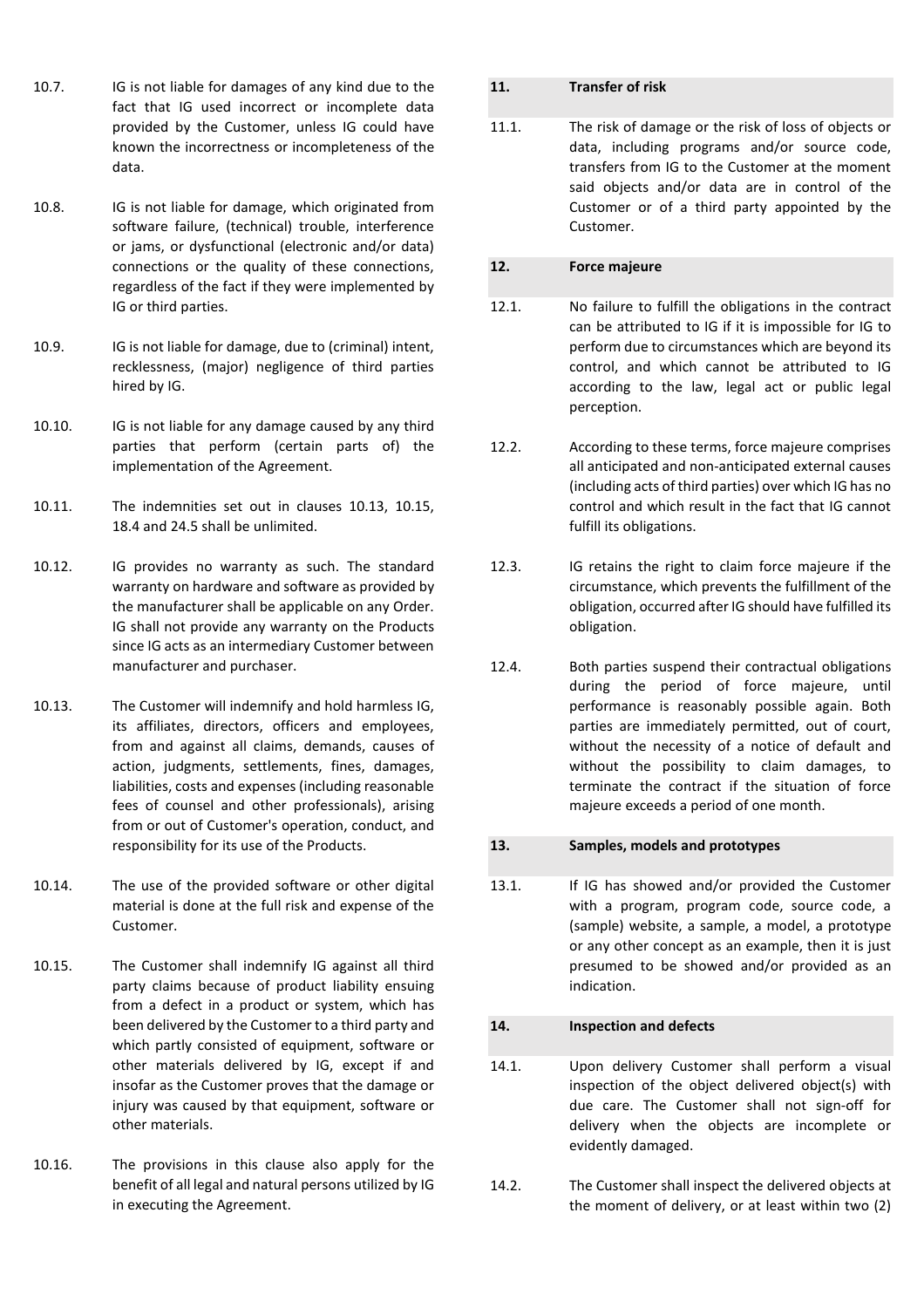days of delivery. The Customer will inspect whether the quality and quantity of the delivered objects are in conformance with the Agreement and will at least inspect whether it meets the requirements of the particular business environment.

- 14.3. Claims because of defects regarding provided Products, or claims concerning sent invoices from IG to the Customer, can only be made in writing, within two (2) days after the defects were identified by the Customer.
- 14.4. If the Customer makes a claim within due time, the Customer shall still be obliged to receive and pay the Products. Claims by the Customer never give the right to fail to fulfill his payment obligation.

## **15. Retention of title**

- 15.1. All objects, including goods, designs, samples, models, drawings, films, software, sketches, (electronic) files etc., delivered to the Customer by IG, shall remain IG's property until the Customer has fulfilled all obligations stated in the Agreement.
- 15.2. The Customer is not entitled to pledge (in Dutch: "*verpanden*") the objects, which are subject to IG's retention of title (in Dutch: "*eigendomsvoorbehoud*"), or to encumber the objects in any other way.
- 15.3. If third parties seize objects or have the intention to seize objects, which are subject to IG's retention of title, or want to claim any other rights on the objects, the Customer shall notify IG immediately.
- 15.4. A Customer acting as a reseller may sell and redeliver all items subject to IG's retention of title insofar as that is common in connection with its normal business operations. If the Customer creates a new object wholly or partly from the objects delivered by IG, the Customer shall create that object solely for IG and the Customer shall hold the newly created object for IG until the Customer has paid all amounts owed according to the contract. In that event, IG shall possess all rights as the owner of the newly created object until the Customer has made full payment.
- 15.5. Notwithstanding any delivery obligation, IG may maintain possession of the objects, Products, proprietary rights, intellectual property rights, information, documents, databases and interim, or of other results of IG' services, which have been received or generated in connection with the contract until the Customer has paid all amounts owed to IG.

#### **16. Collection Costs**

- 16.1. In case a situation arises as stated in clause 7, all costs to collect the indebted amount, in or out of court, are without further notification for account of the Customer as well as the interest at a rate equal to the statutory commercial interest in accordance with section 6:119a DCC. The interest will be calculated over the invoice amount or contractually agreed price, from the moment the Customer is in default until the moment of full payment made.
- 16.2. If the Customer is unable to fulfill the obligations according to the Agreement and is therefore legally in default (in Dutch: "*in verzuim*"), all reasonable legal, court, execution and collection costs, are without further notification for account of the Customer. In case of a claim regarding a debt receivable, Customer owes a minimum of 15% over the debt receivable in collection to IG.

#### **17. Guarantees**

17.1. If the Customer provides IG with information carriers, electronic files or software etc., it guarantees(in Dutch: "*garandeert*") that it isfree of viruses, defects or other potentially harmful elements.

## **18. Intellectual property rights**

- 18.1. All intellectual and/or industrial property rights to products, software, websites, databases, equipment or other materials developed or provided by IG, such as analysis, scripts, source code, designs, documentation, reports, offers, as well as preparatory materials in that regard, shall be held solely by IG, its licensors or its suppliers. The Customer shall only acquire the rights of use explicitly granted in these terms and conditions and by law. Any other or more extensive right of the Customer to reproduce software, websites, databases or other materials shall be excluded to the extent possible under Dutch law. Any right of use to which the Customer is entitled shall be revocable, non-exclusive and non- transferable to third parties.
- 18.2. Transfer of any intellectual and/or industrial property rights, can only explicitly be agreed upon in writing. In case of such a transfer IG shall have an irrevocable, perpetual, non-exclusive, transferable right to apply and to use, without any limitation, either for itself or for third parties, the parts, general principles, ideas, designs, documentation, works, programming languages, source code etc.,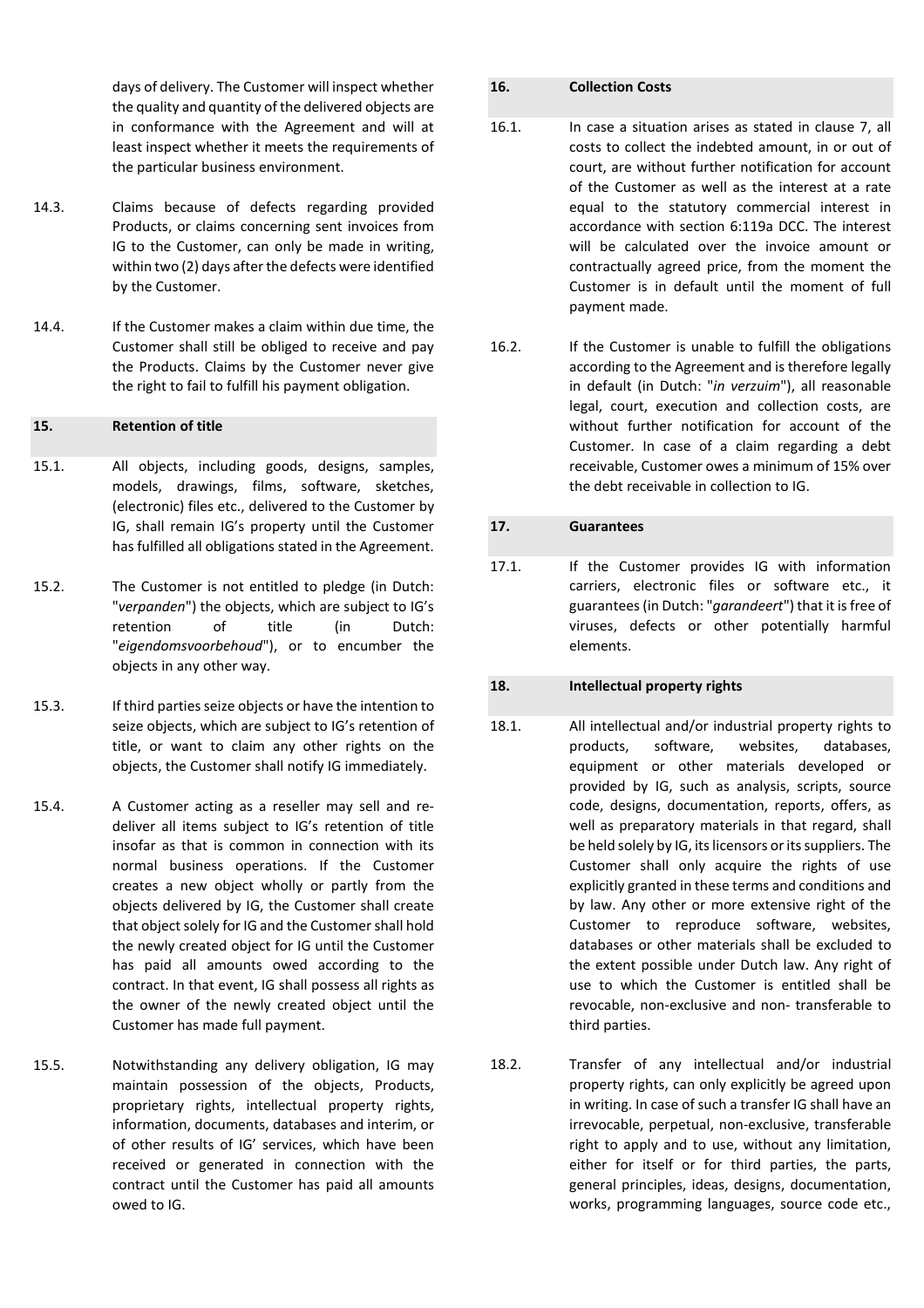for other purposes. IG shall at all times have the right to undertake developments for itself or third parties, which are similar to those done for the Customer.

- 18.3. The Customer shall not be allowed to remove or modify any designation concerning the confidential nature or concerning copyrights, trademarks, business names or other intellectual or industrial property rights from the software, websites, databases, equipment or other materials of IG.
- 18.4. The Customer guarantees (in Dutch: "*garandeert*") that there are no third party rights on equipment, software and materials intended for websites, databases, or other materials provided to IG, including draft material. The Customer shall indemnify IG against any action based on the claim that said materials infringe any third- party rights.
- 18.5. All (digital) documents, provided by IG, such as samples, models, examples (sample) websites, designs, sketches, drawings, films, software, (electronic) files, etc., are intended to be used solely by the Customer, and may not be reproduced, published or disclosed to third parties without prior approval from IG.
- 18.6. In case IG delivers any Products from third parties, it is conceivable that IG is not the owner of the intellectual property rights relating to the Products. In such case, the producer and/or creator of the Products is/are the legitimate owner(s), and/or holder(s), or licensor(s) of the intellectual property and/or are licensor(s).

#### **19. Data Protection**

- 19.1. The Customer shall, without further request by IG, provide IG with all relevant information needed by IG to execute the Agreement in compliance with applicable data privacy and data protection laws.
- 19.2. In the event the IG collects, processes or uses personal data on behalf of the Customer within the due course of providing the Customer with the agreed products and/or services, Customer and IG shall conclude a Data Processing Agreement.

## **20. Software**

- 20.1. IG shall grant the Customer a non-exclusive right to use software developed or delivered by IG solely on the basis of a separate software license.
- **21. Confidentiality**
- 21.1. Confidential Information will not be used by Customer, except in connection with the Order, and will be maintained in confidence by Customer, and will not otherwise be disclosed by Customer to any other person, firm, or agency, governmental or private, without the prior written consent of IG, except to the extent that the Confidential Information:
- 21.1.1. was known or used by Customer prior to its date of disclosure;
- 21.1.2. was lawfully disclosed by sources other than IG;
- 21.1.3. becomes published or generally known to the public;
- 21.1.4. is independently developed by or for Customer without reference or reliance upon the Confidential Information;
- 21.1.5. is required to be disclosed to comply with applicable laws, to defend or prosecute litigation or to comply with governmental regulations, provided that Customer provides prior written notice of such disclosure to IG and takes reasonable and lawful actions to avoid and/or minimize the degree of such disclosure.
- 21.2. Within 10 working days after a request from IG, Customer will return all Confidential Information to IG.
- 21.3. It is prohibited for Customer to copy, exploit, or register any intellectual property rights, or in any other way commercially take advantage of Confidential Information or any intellectual property rights without IG's prior written approval.
- 21.4. Customer is bound to confidentiality of the Confidential Information for an indefinite period of time.

# **22. Applicable law and disputes**

- 22.1. All agreements between IG and Customer shall be exclusively governed by and construed in accordance with Dutch law, excluding conflict-oflaws principles and rules.
- 22.2. All disputes between parties shall be exclusively settled by the district court **of Gelderland,** in Arnhem, the Netherlands.

**Chapter 2. Services**